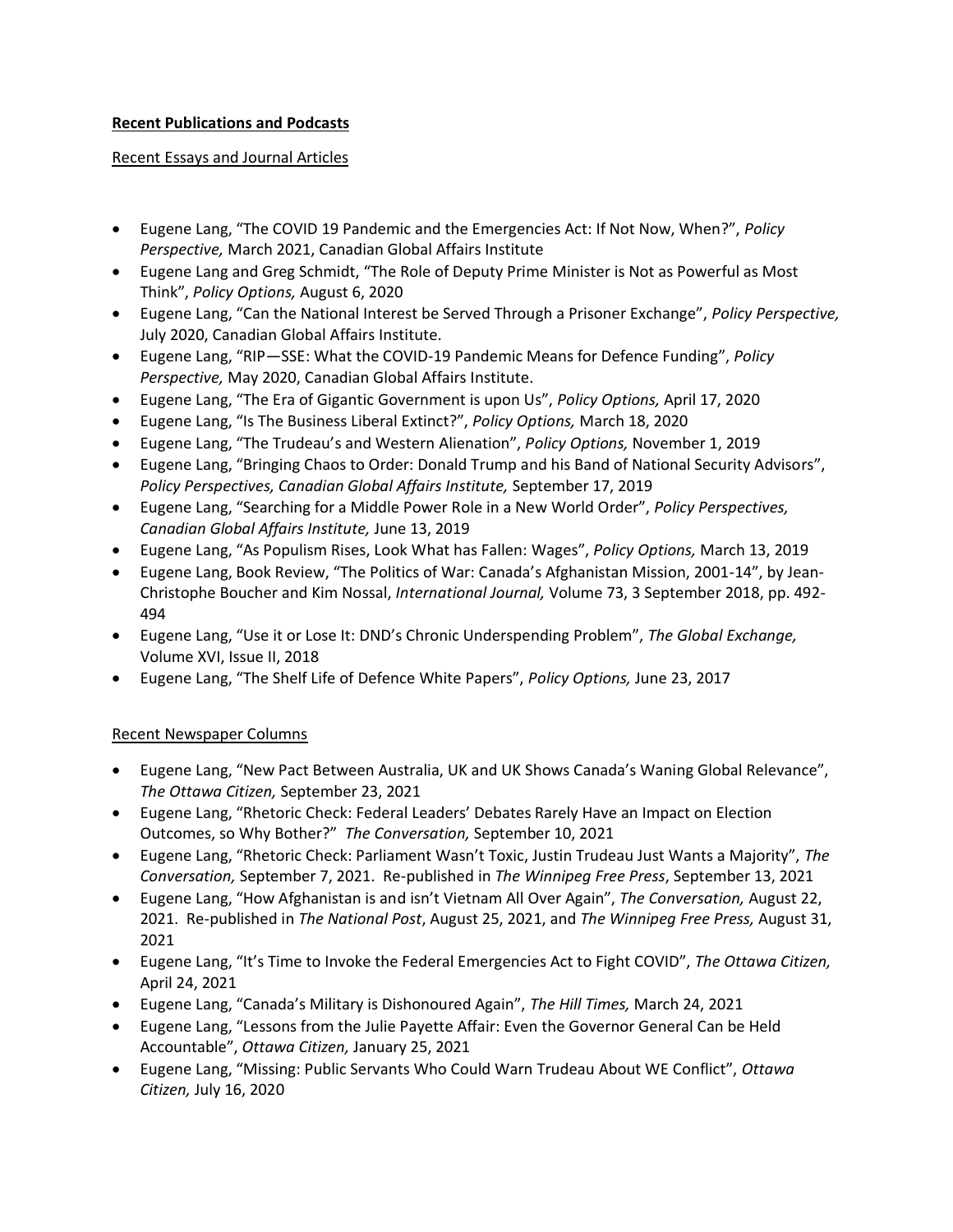- Eugene Lang, "Why Canada is Losing at the UN", *Toronto Star,* June 25, 2020
- Eugene Lang, "COVID-19 Aftermath: The Government Can't Keep Improvising Forever", *Ottawa Citizen*, June 15, 2020
- Eugene Lang, "How to Un-tie the Canada-China Knot", *The Hill Times,* January 28, 2020 [https://www.hilltimes.com/2020/01/28/how-to-untie-the-canada-china-knot-abandon-u-s](https://www.hilltimes.com/2020/01/28/how-to-untie-the-canada-china-knot-abandon-u-s-request-to-extradite-huawei-exec-block-telecom-giants-access-to-5g-network/232892)[request-to-extradite-huawei-exec-block-telecom-giants-access-to-5g-network/232892](https://www.hilltimes.com/2020/01/28/how-to-untie-the-canada-china-knot-abandon-u-s-request-to-extradite-huawei-exec-block-telecom-giants-access-to-5g-network/232892)
- Eugene Lang, "Canada is Rich--and Cheap", *Globe and Mail, Opinion,* December 9, 2019
- Eugene Lang, "The Rise of Boris Johnson Re-enforces Populist Narratives. Will Canada Follow Suit?", *Ottawa Citizen,* July 9, 2019
- Eugene Lang, "John McCallum's China Gaffe Shouldn't Obscure his Successes", *Ottawa Citizen,*  January 31, 2019
- Eugene Lang, "Canada's Trade Retaliation is Rational, but Trump isn't—that's why it won't work", *Globe and Mail, Opinion,* June 20, 2018
- Eugene Lang and David Perry, "Remind us, why does Canada want a seat on the UN Security Council, *Globe and Mail, Opinion,* May 7, 2018
- Eugene Lang, "Why Canada Misfired on Ballistic Missile Defence", *Globe and Mail, Opinion,*  September 26, 2017
- Eugene Lang, "The Trump Bump and Wall Street Chumps", *National Newswatch,* March 7, 2017
- Eugene Lang, "Barton Report Could Chart a Policy Revolution for Ottawa", *National Newswatch,*  February 25, 2017

### Recent Quotations in the Media

[https://www.thewhig.com/news/fp-street/freeland-seen-as-black-box-but-bay-street-didnt-get](https://www.thewhig.com/news/fp-street/freeland-seen-as-black-box-but-bay-street-didnt-get-what-it-hoped-from-morneau-either/wcm/dc95dd9e-fc91-48c4-93b2-6b04f86046c9)[what-it-hoped-from-morneau-either/wcm/dc95dd9e-fc91-48c4-93b2-6b04f86046c9](https://www.thewhig.com/news/fp-street/freeland-seen-as-black-box-but-bay-street-didnt-get-what-it-hoped-from-morneau-either/wcm/dc95dd9e-fc91-48c4-93b2-6b04f86046c9)

[https://financialpost.com/news/economy/canadas-covid-19-response-still-ignores-the-innovative](https://financialpost.com/news/economy/canadas-covid-19-response-still-ignores-the-innovative-companies-that-could-power-a-recovery)[companies-that-could-power-a-recovery](https://financialpost.com/news/economy/canadas-covid-19-response-still-ignores-the-innovative-companies-that-could-power-a-recovery)

[https://www.hilltimes.com/2020/05/25/defence-spending-likely-to-face-post-covid-cuts-experts](https://www.hilltimes.com/2020/05/25/defence-spending-likely-to-face-post-covid-cuts-experts-say/248929)[say/248929](https://www.hilltimes.com/2020/05/25/defence-spending-likely-to-face-post-covid-cuts-experts-say/248929)

[https://www.hilltimes.com/2020/05/13/quietly-competent-public-service-during-covid-19](https://www.hilltimes.com/2020/05/13/quietly-competent-public-service-during-covid-19-notable-says-union-president-as-stakeholders-take-stock-of-bureaucracys-future-role/247967) [notable-says-union-president-as-stakeholders-take-stock-of-bureaucracys-future-role/247967](https://www.hilltimes.com/2020/05/13/quietly-competent-public-service-during-covid-19-notable-says-union-president-as-stakeholders-take-stock-of-bureaucracys-future-role/247967)

[https://financialpost.com/pmn/business-pmn/trudeaus-liberal-ideals-now-face-a-fundamental](https://financialpost.com/pmn/business-pmn/trudeaus-liberal-ideals-now-face-a-fundamental-challenge)[challenge](https://financialpost.com/pmn/business-pmn/trudeaus-liberal-ideals-now-face-a-fundamental-challenge)

[https://nationalpost.com/news/politics/liberals-reopen-debate-11-years-after-martin-government](https://nationalpost.com/news/politics/liberals-reopen-debate-11-years-after-martin-government-opted-not-to-join-u-s-ballistic-missile-defence)[opted-not-to-join-u-s-ballistic-missile-defence](https://nationalpost.com/news/politics/liberals-reopen-debate-11-years-after-martin-government-opted-not-to-join-u-s-ballistic-missile-defence)

[https://nationalpost.com/opinion/john-ivison-trudeau-to-lean-on-heaviest-hitters-imaginable-in](https://nationalpost.com/opinion/john-ivison-trudeau-to-lean-on-heaviest-hitters-imaginable-in-attempt-to-rebrand-canadas-economy-at-davos)[attempt-to-rebrand-canadas-economy-at-davos](https://nationalpost.com/opinion/john-ivison-trudeau-to-lean-on-heaviest-hitters-imaginable-in-attempt-to-rebrand-canadas-economy-at-davos)

#### Recent Podcasts

• "911: Lessons Learned", *Defence Deconstructed Podcast,* Canadian Global Affairs Institute, recorded September 10, 2021 https://www.cgai.ca/911\_and\_lessons\_learned